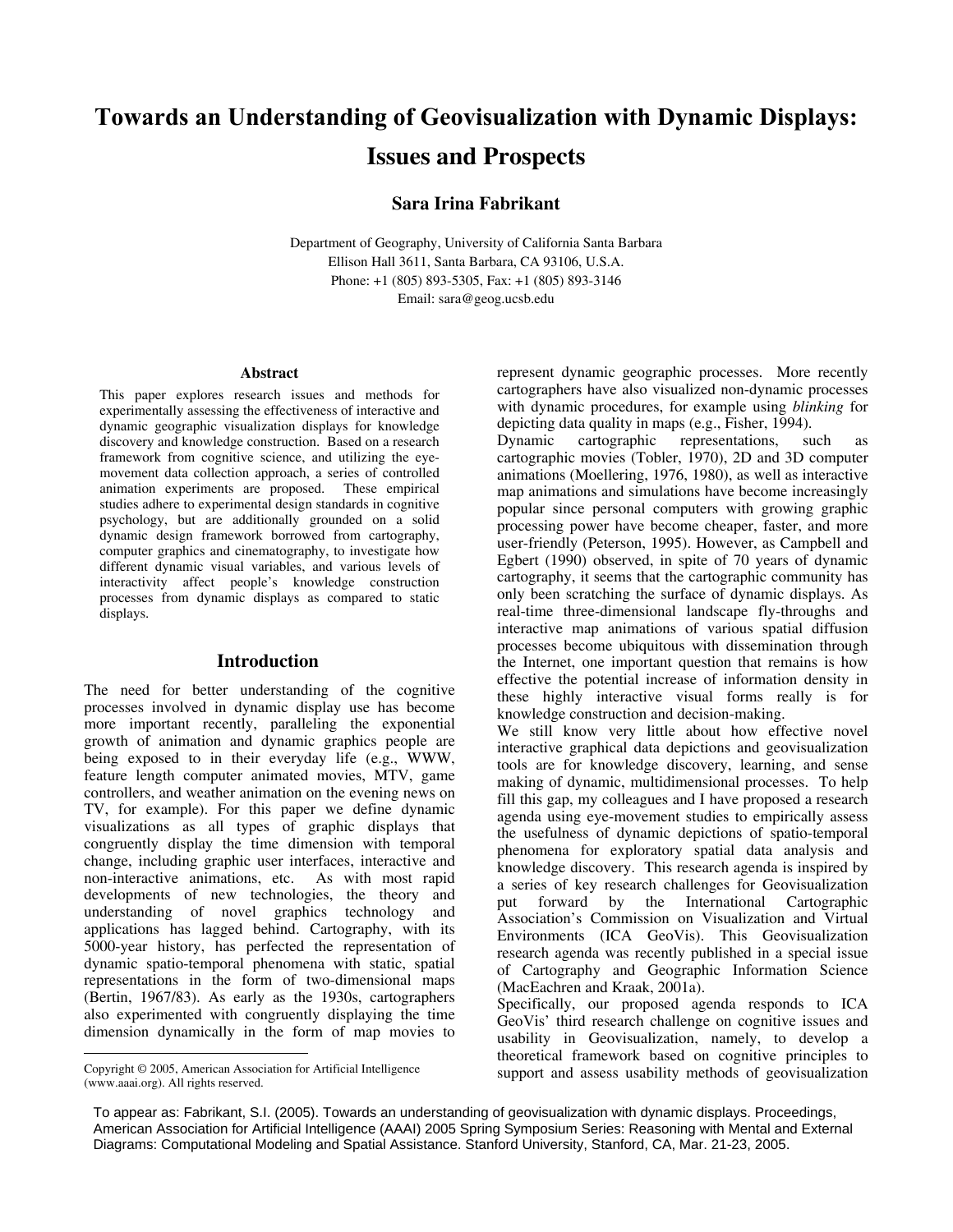that take advantage of advances in dynamic (animated and highly interactive) displays (p.8).

# **Background**

# **How Does Animation Work?**

A pervasive theme underlying many current geovisualization research challenges is the difficulty to effectively evaluate highly interactive visualization tools and displays, and to identify their potentially positive influence on exploratory data analysis, knowledge extraction and learning (MacEachren and Kraak, 2001b). Slocum et al., (2001) suggest that one of the key usability evaluation problems is the lack of clear task specifications (and sometimes user base) when dealing with exploratory visualization tools used for solving ill-structured problems (p. 63).

Cognitive psychologists have attempted to tackle the fundamental research question of how externalized visual representations (e.g., statistical graphs, organizational charts, maps, animations etc.) interact with people's internal visualization capabilities (Tversky, 1981; Hegarty, 1992). Experimental research has shown that static graphics can facilitate comprehension, learning, memorization, communication of complex phenomena, and inference from the depiction of dynamic processes (Hegarty, 1992; Hegarty and Just, 1993). In a series of recent publications that surveyed the cognitive literature on animated graphics, Tversky and colleagues failed to find benefits of animation for conveying complex processes (Bétrancourt et al., 2000; Bétrancourt and Tversky, 2000; Morrison et al., 2000; Morrison and Tversky, 2001). These authors argue that experimental studies reporting advantages of animation over static displays lacked equivalence between animated and static graphics in content or experimental procedures. Our research project aims to investigate this claim more thoroughly. For example, we are interested in assessing if static small multiple displays *are* indeed equivalent in information content with stop-and-go animated sequences, and if animated sequences *are not* equivalent with interactive animations, as claimed by Tversky and colleagues. We propose to assess these questions with a series of eyemovement studies.

While cognitive psychologists have done thorough research illuminating problematic aspects in animated displays, they have not fully addressed relevant issues from a geographer's perspective. Our research specifically focuses on the effectiveness of dynamic depiction principles for spatio-temporal map displays which have not been thoroughly investigated, in either cognitive psychology or geography/geovisualization. The focus of this research is not only to assess if animation works, but how and why it works or does not work. In the above listed review articles on animation, Tversky and collaborators emphasize that sound graphic principles must be employed to construct successful static graphics, but they do not elaborate which ones. The same authors further suggest that research on static graphics has shown that only carefully designed and appropriate graphics prove to be beneficial for conveying complex phenomena, but they do not offer specific design guidelines. Obviously design issues must be carefully considered as well for dynamic graphics, considering that animated graphics add an additional information dimension, e.g., that of time or change. Traditional graphic design principles may only partially apply in the dynamic realm and therefore call for special attention. The above-cited cognitive literature generally suggests that animation fails, but it does not elaborate on animation design specifics that may or may not influence experimental results (e.g., which specific dynamic design elements were used, etc.).

# **Thematic Relevance and Perceptual Salience**

Animation skeptics cite Lowe (1999)'s experiments on complex interactive weather map animations as an example of where animation failed. Notably, one of Lowe (1999)'s research findings was that participants tended to extract information based on perceptual salience rather than thematic relevance. He additionally suggests potential reasons why animation failed, such as participant's lack of relevant domain expertise, the complexity of the depicted system, and more importantly the manner in which the system was depicted.

Studies on animation done by cognitive psychologists have focused on mechanical systems or processes with real, observable movement of objects that are constrained by physical properties (e.g., moving parts of complex mechanical systems). These kinds of studies have not been carried out on geographic visualizations of abstract, nontangible dynamic processes represented in maps (e.g., diffusion processes, meteorological events etc.).

Cartographers choose the appropriate visual variables to make thematically relevant information perceptually salient, depending on the three pillars of cartographic design: map theme, map purpose, and audience. This begs the question whether controlled changes in the animation design, such as making the thematically relevant information perceptually salient through (carto)graphic design principles, may help overcome the suggested drawbacks of animation.

For systematically assessing the effects of cartographic design (e.g., matching visual saliency to thematical relevance), we employ a bottom-up, saliency-based visual attention model, developed by Itti and colleagues (e.g., Itti et al., 1998; Itti, 2001). This neurobiologically-inspired, pre-attentive vision model (Itti et al., 1998) is used as a baseline to compare human subject viewing behaviors collected with the eye movement data collection method. An experimental stimulus is shown below in Figure 1. The design of this display is inspired by the typical weather maps found in mass media (e.g., USA Today, or on TV). The isopleth map in Figure 1 depicts the pressure gradients (isobars) overlaid on the temperature distribution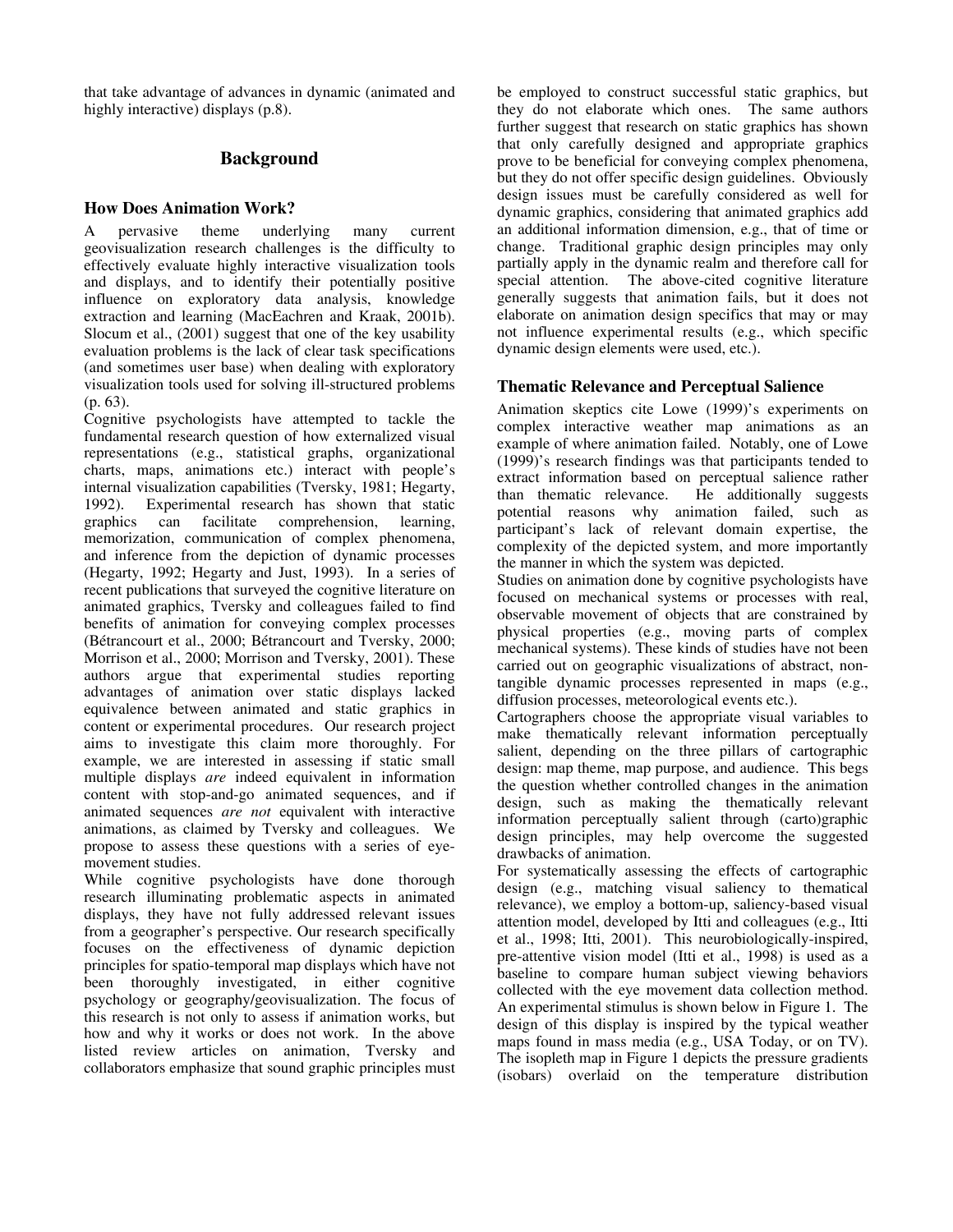(isopleths, i.e., filled isotherms) over the North American continent at one particular day. The temperature distribution is the visually most salient aspect of this map, even though this information is not relevant for the experimental task.



Figure 1: Weather map stimulus and predicted eye fixation sequence

Overlaid on the map display, using circles and connecting lines, is the result of the Itti et al. (1998) saliency model prediction for that stimulus. The Itti-model is a neural-net based, neurobiologically plausible vision model. The goal of the model is to identify the focus of attention of a visual system (mammal or robot) based on the 'where' (e.g., perceptually salient characteristics), but not the 'what' (e.g., semantic characteristics, requiring cognition). This model has been inspired by and successfully validated against experimental evidence for classic visual search tasks (e.g., pop-out vs. conjunctive search) proposed by Treisman and colleagues (e.g., Treisman, 1980).

In this model, three filters are applied to extract color hue, color value and orientation contrasts at several levels of image resolutions in a visual scene. Three feature maps (one for each filter) are computed based on centersurround comparisons. Feature maps are additionally computed at several image resolutions and integrated to form a single conspicuity map for each feature type. A non-linear normalization is applied to each conspicuity map to amplify peaks of contrasts relative to noise in the background. In the final stage feature maps are combined to produce a single saliency map (SM) of the visual scene (Figure 2).

The saliency model also predicts a sequence of locations (ranked saliency peaks in the SM) that will attract a viewer's gaze. Predicted initial eye fixations (circles) and the sequence of eye scan paths (lines) in Figure 1 are derived from the gray scale saliency map shown in Figure 2. The light areas in Figure 2 identify highly salient image locations; these are represented as initial eye fixation locations in Figure 1 (circles).



Figure 2: Saliency Map

Weather maps are typically not designed by cartographers, and thus rarely follow cartographic design conventions. Based on the Itti-saliency model, image locations that are relatively far away from the thematically relevant information for a particular experimental task (e.g., the low and high pressure cells) are the most salient spots in the map.

The map stimulus in Figure 3 below is redesigned based on cartographic design conventions, thus with the goal of rendering thematically relevant information in a perceptually salient manner. The temperature distribution, not relevant for the experimental task, has been visually demoted to the background, by de-saturating the colored isopleths. The thematically relevant information, that is, the labeled pressure cells and the isobars have been visually promoted to the foreground (e.g., made more salient) by thickening and darkening the isolines (increased contrast) and by emphasizing the H/L labels with fully saturated color hues.



Figure 3: Cartographically enhanced map stimulus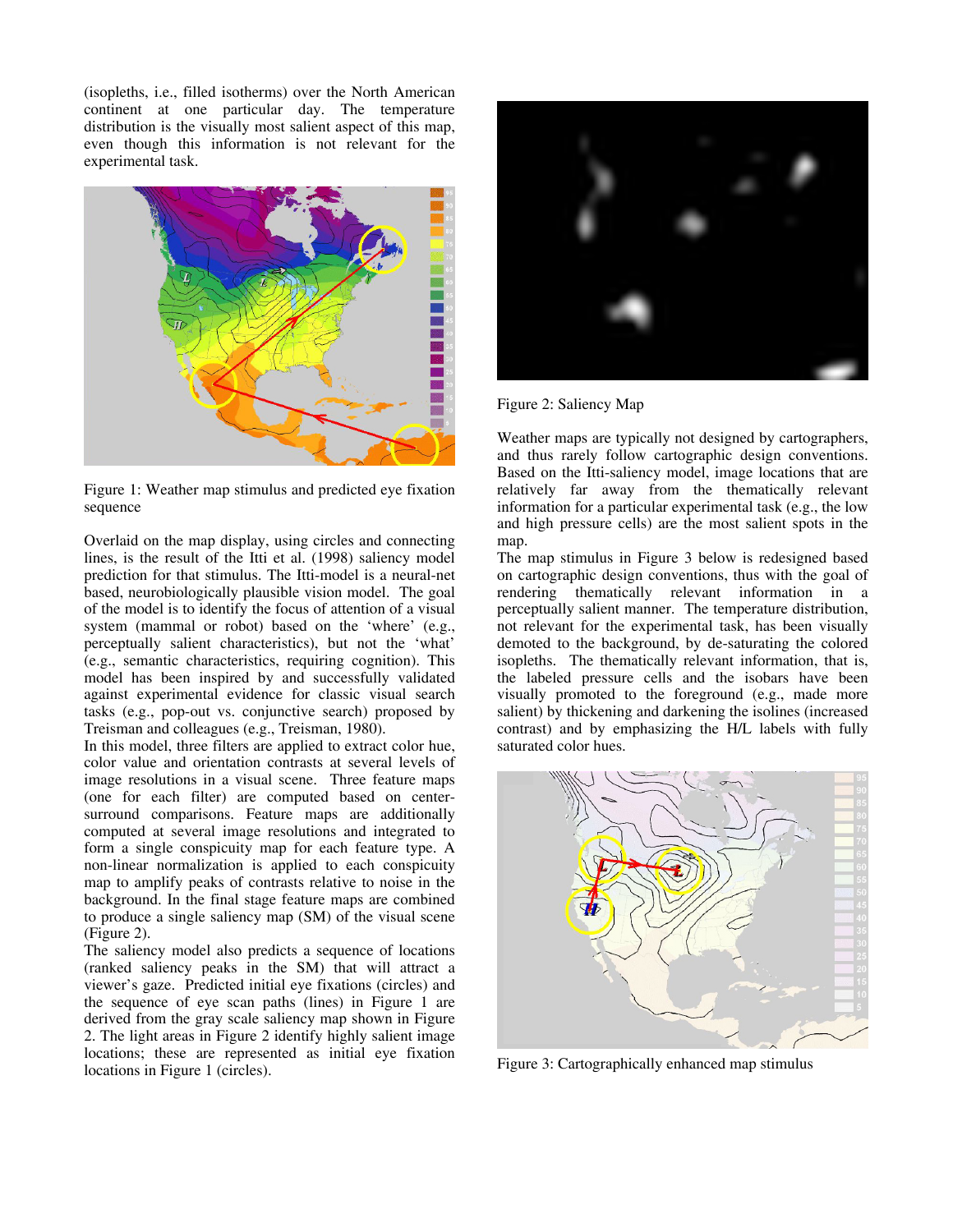It should be noted that this map would not be considered a typical cartographic design solution. For example, a cartographers would have chosen a diverging color progression (Brewer, 1994) to perceptually emphasize the increase/decrease of temperature magnitude with color value (i.e., lightness) and the direction of the temperature gradient (warmer/cooler) with color hue (e.g., red/blue). However, to keep a tight experimental control, the solution in Figure 3 was the closest 'cartographically inspired display' we were able to develop to be able to compare our research results with the results by Hegarty and colleagues. For the 'cartographic' display, the Itti-saliency model predicts that people should look first at the High pressure cell in blue (over California), then the Low pressure cell just North of the California High, followed by another Low to the east, located in the center of the map. These three locations carry the thematically relevant information for the experimental task, and are also most salient.

Even though our current understanding of visual attention suggests a combination of bottom-up (stimulus driven and pre-attentive) processes and top-down (task/goal dependent, thus cognitive and semantic) components, the predictions of this solely bottom-up based model are very promising. The Itti model accurately predicts the thematically relevant portions of the cartographically enhanced map stimulus, as intended by the cartographer. This result is not only gratifying for cartographers, but it gives support for the utility of Bertin (1967, 1983)'s system of seven visual variables, widely used in cartography and more recently discovered in information visualization (Card, 1999). The Itti-saliency map is the sum of several input components regarded as important for visually detecting salience, such as center-surround contrasts in color hue, color value (called intensity by Itti et al. 1998), and orientation. It is notable that these three components are also featured prominently in Bertin's (1967/1983) seven visual variables including, location, size, color value, texture, color hue, orientation and shape.

Another advantage of the Itti-model is that it can be applied to dynamic scenes (Itti, in press), including map animations. For dynamic scenes the Itti saliency map includes additional dynamic input parameters such as temporal change (flicker: on/off), and the four motion directions (up, down, right and left).

Our planned studies aim to assess the roles of thematic relevance and modeled perceptual salience, by recording human viewing behavior. A focus of interest is how novices' viewing patterns are modified when thematically relevant items are made perceptually more salient through design. In essence, we are asking if perceptually salient elements draw novice viewers' attention to thematically relevant information, whether or not users have domain knowledge. We are also interested in comparing novices' viewing patterns with those of expert users. One would expect that map viewers trained in the subject matter would guide their attention towards the thematically relevant portions of the display, regardless of what is rendered salient through design.

# **Methods and Experiments**

To address the research questions outlined above, we propose a series of controlled (static and dynamic) map experiments that adhere to experimental design standards in cognitive psychology, but additionally are grounded on a solid dynamic design framework borrowed from cartography (Bertin, 1967; DiBiase et al., 1992), computer graphics and cinematography (Lasseter 1987).

Mary Hegarty, a psychologist at the University of California Santa Barbara, will collaborate on a study that investigates the issue of perceptual saliency vs. thematic relevance, using the eye movement data collection method. The weather map stimuli depicted in earlier Figures are presented to participants during eye movement experiments. While Hegarty is adopting a top-down approach by assessing the influence of training (e.g., level of expertise) on map viewing behavior, we are pursuing a bottom-up approach by assessing the influence of perceptual characteristics (e.g., map design) of the map display on viewing behavior. The use of an identical experimental design will allow us to directly compare experimental results for both approaches.

Aside from the visual variables employed for designing the graphic displays (e.g., control of perceptual salience and thematic relevance in a scene), we are also interested in design issues related to *change between* scenes (e.g., control for change of perceptual salience and thematic relevance between scenes), that is, the influence of dynamic variables on viewing behavior.

# **Interactivity Levels in Dynamic Displays**

We intend to evaluate the contention that static small multiples are equivalent to (non-interactive) animations, and to explore how various levels of interactivity in interactive map animations may affect viewing behavior. Tversky and colleagues report on the lack of equivalence in static and animated graphics experiments (Tversky et al. 2002). They suggest that interactive graphics are *superior* to animated graphics, and to static small multiples, thus cannot be fairly compared. However, the authors do not specify what exactly makes a graphic *superior*. We argue that static, small multiples are also interactive, in the sense that viewers can choose to investigate the still frames in any sequence they wish, even going back and forth between frames, if necessary for the task at hand. Noninteractive animations on the other hand have a predetermined sequence and pacing, which increases the viewer's short-term memory load. Moreover, Rensink et al. (1997) have demonstrated that observers have great difficulty noticing even large changes between two successive scenes in an animation when blank images are shown in between scenes (e.g., simulating a flicker). This *change-blindness* effect even operates when viewers know that they will occur. Rensink (2002) suggests that only about four to five items can be attended to at any moment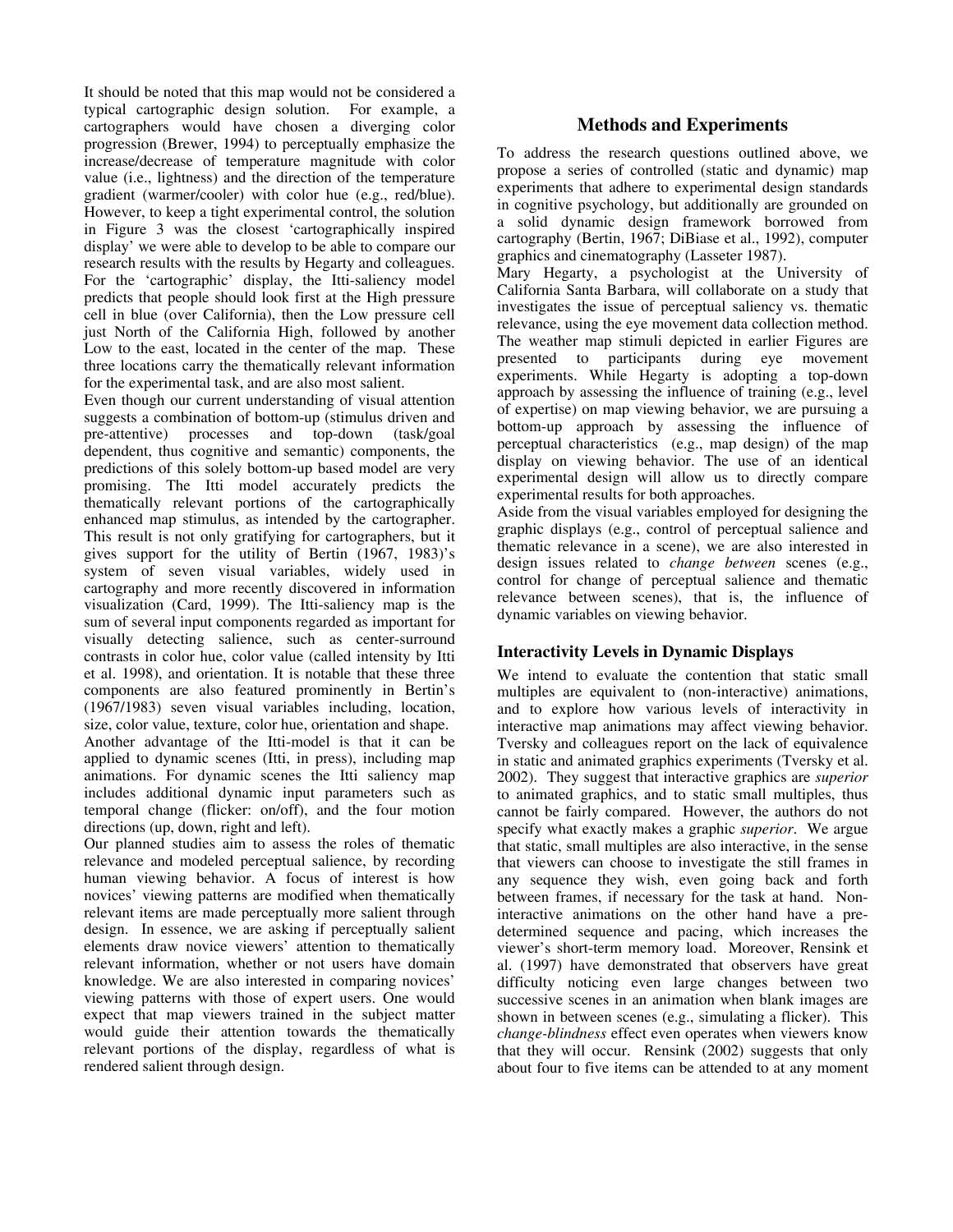in time in animated scenes. This means that interactivity is not just superior, but necessary to alleviate perceptual problems of non-interactive animations.

#### **Visual Transitions Between Scenes**

Our proposed experiments also focus on the effect of visual transitions between frames of an animation on viewing behavior. Visual transitions, a technique borrowed from the movie industry, deal with establishing visual ties (e.g., coherence) to events occurring in adjacent frames in a movie or animation. *Dissolves*, *wipes* or *fades* are all examples of visually modifying the amount of change and pacing between animation frames. DiBiase et al. (1992) and MacEachren (1995) suggest additional design variables specifically for the display of dynamic geographic phenomena. The six dynamic variables are: (1) display moment or display date/time (e.g., when a dynamic event becomes visible), (2) scene duration (e.g., how long a scene is displayed), (3) scene frequency (e.g., frame rate per second, or how fast graphic frames follow one another), (4) scene order (e.g., sequence in which graphics are displayed), (5) rate of change between scenes (e.g., the magnitude of change visible between two sequentially displayed scenes), and (6) synchronization (e.g., the juxtaposition of two concurrent events on the same dynamic display).

Visual transitions in dynamic scenes can be controlled by these dynamic variables, and these variables could potentially mitigate the *change blindness* effect. For example, one could de-emphasize noninformative changes for the task at hand by making transitions more gradual (Rensink, 2002), thus invoking the animation principle of *anticipation* (Lasseter 1987). Smooth transitions can be achieved by decreasing the magnitude of change between adjacent key frames in the animation. However, smoother transitions may also de-emphasize informative change, thus might make it harder for the viewer to detect slight but important changes in a visually 'noisy' or cluttered background.

## **Summary and Outlook**

We have presented a series of research questions and have outlined a series of empirical experiments to empirically evaluate the effectiveness of interactive and dynamic geographic visualization displays for knowledge discovery and knowledge construction. We tackle this research agenda by first systematically addressing the relationship between visual saliency and thematic relevance in graphic displays, employing a neurobiologically inspired, preattentive vision model to quantify visual salience in static and dynamic scenes. The proposed empirical studies adhere to experimental design standards in cognitive psychology, but are additionally grounded on a solid dynamic design framework borrowed from cartography, computer graphics and cinematography, to investigate how dynamic visual variables and levels of interactivity affect people's knowledge construction processes from dynamic displays as compared to static displays. With these studies we hope to provide a better understanding of how people use static and dynamic displays to explore dynamic geographic phenomena, and how people make inferences from dynamic visualizations to construct knowledge in a geographical context.

## **Acknowledgements**

This material is based upon work supported by the National Science Foundation under Grant No. 0350910. I thank Dan Montello for his helpful comments on an earlier draft.

#### **References**

Bertin, J. (1967). *Sémiologie Graphique: Les Diagrammes – les Réseaux – les Cartes,* Mouton, Paris.

Bertin, J. (1983). *Semiology of Graphics,* University of Wisconsin Press, Madison, Wisconsin.

Bétrancourt, M., Morrison, J. B., and Tversky, B. (2000). Les animations sont-elles vraiment plus efficaces? *Revue D'Intelligence Artificielle,* vol. 14: 149-166.

Bétrancourt, M. and Tversky, B. (2000). Effect of Computer Animation on Users' Performance: A Review. *Le travail Humain,* vol. 63, no. 4: 311-330.

Brewer, C. A. (1994). Color Use Guidelines for Mapping and Visualization. In: MacEachren, A. M., and Fraser Taylor, D. R., (eds.), *Visualization in Modern Cartography,* Elsevier, New York, NY: 269-278.

Campbell, C. S. and Egbert, S. L. (1990). Animated Cartography: Thirty Years of Scratching the Surface. *Cartographica,* vol. 27, no. 2: 24-46.

Card, S. K., Mackinlay, J. D., and Shneiderman, B. (1999). *Readings in Information Visualization. Using Vision to Think,* Morgan Kaufmann, San Francisco, CA.

DiBiase, D., MacEachren, A. M., Krygier, J. B., and Reeves, C. (1992). Animation and the Role of Map Design in Scientific Visualization. *Cartography and Geographic Information Systems,* vol. 19, no. 4: 201-214, 265-266.

Fisher, P. F. (1994). Visualizing Uncertainty in Soils Maps by Animation. *Cartographica,* vol. 20, no. 2&3: 20-27.

Hegarty, M. (1992). Mental Animation: Inferring Motion from Static Displays of Mechanical Systems. *Journal of Experimental Psychology: Learning, Memory, and Cognition,* vol. 18, no. 5: 1084-1102.

Hegarty, M. and Just, M. A. (1993). Constructing mental Models of Machines from Text and Diagrams. *Journal of Memory and Language,* vol. 32: 717-742.

Itti, L. (in press). Quantifying the Contribution of Low-Level Saliency to Human Eye Movements in Dynamic Scenes. *Visual Cognition.*

Itti, L. and Koch, C. (2001). Computational Modeling of Visual Attention. *Nature Reviews Neuroscience,* vol. 2, no. 3: 194-203.